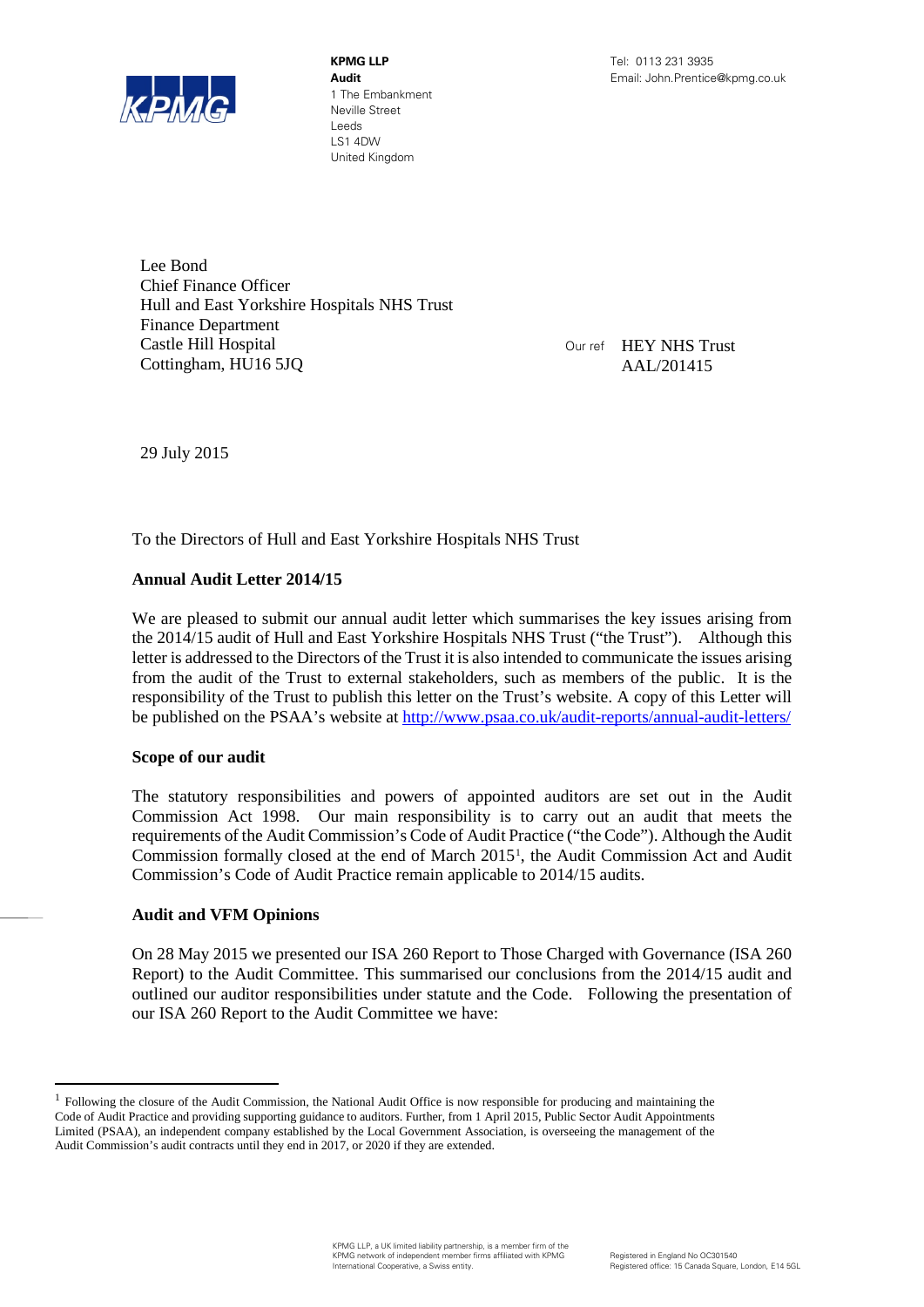

*KPMG LLP Annual Audit Letter 2014/15 29 July 2015*

- issued an unqualified opinion on the Trust's 2014/15 financial statements on 4 June 2015 meeting the Department of Health's deadline of 5 June 2015;
- concluded that there was the following issue to report in respect of our use of resources work for the year ended 31 March 2015:
	- o Based on the findings of our work, we are unable to conclude that the Trust had adequate arrangements to secure economy, efficiency and effectiveness in its use of resources. This is based on the Trust's projected financial performance. The projected deficit of £21.9m in 2015/16 meant that the Trust's expenditure is likely to exceed income for the three year period ending 31 March 2016. The forecast cumulative three year deficit position as at 31 March 2016 (based on actual results from 2013/14 and 2014/15 and the projected deficit for 2015/16) is £13.0 million.
	- o In all other respects we were satisfied that the Trust has put in proper arrangements to secure economy, efficiency, and effectiveness in its use of resources for the year ending 31 March 2015.

### **Quality Accounts**

At the Audit Committee on 18 June 2015 we reported the findings of our limited assurance work in regard to the Trust's Quality Accounts. The main conclusions can be summarised as:

- The Trust achieved a limited assurance opinion on compliance with the Quality Accounts Regulations and on consistency with other specified information.
- The Trust also achieved a limited assurance opinion on the mandated indicator 2 indicator *the rate of clostridium difficile infections* in the quality account. However, we were not able form an opinion on mandatory indicator 1 *the percentage of patients risk-assessed for venous thromboembolism (VTE)*. This was because in four of the 22 case files sampled for testing the expected VTE test form was not on file. The indicator was therefore not reliable or valid, as it did not agree to the underlying records and the checking arrangement did not identify the error.

The Trust has an action plan in place to address the deficiency.

### **Public Interest Reporting**

We have a responsibility to consider whether there is a need to issue a public interest report or whether there are any issues which require referral to the Secretary of State. We have issued a Section 19 report to the Secretary of State because the projected deficit in 2015/16 of £21.9m means that the Trust's expenditure is likely to exceed income for the three year period ending 31 March 2016 described above in our use of resources work. This deficit results in a projected shortfall of £13.0m in meeting the three year break even duty.